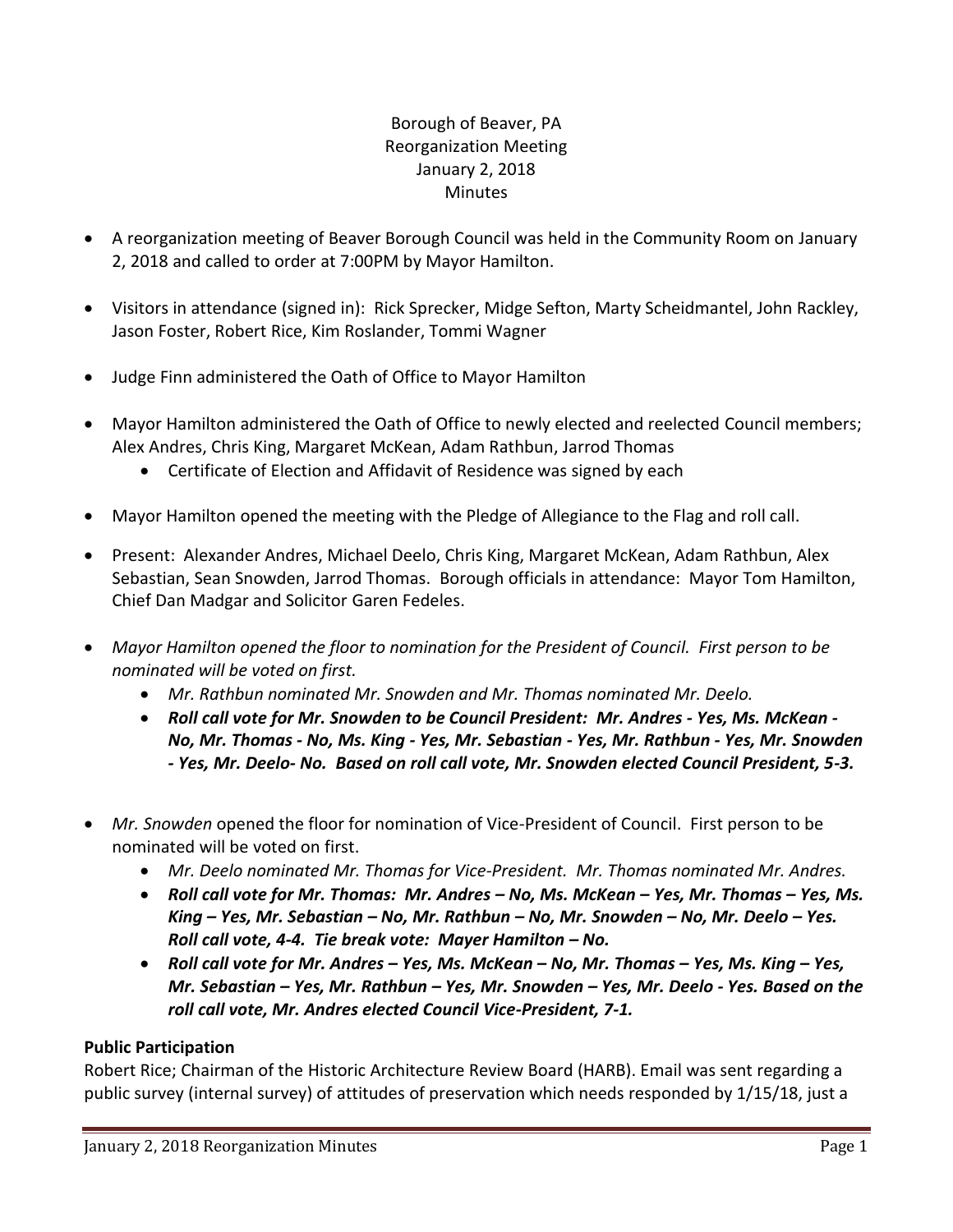reminder. There will be a separate public survey which will be advertised through the Beaver Alert system, thank you. Mr. O'Leary to send cover sheet to Debbie Hindman.

## **Motions to appoint/reappoint**

Solicitor Fedeles - For Ward 1, Mr. Thomas was elected to 2 separate seats and Mr. Thomas indicated he will take the 4 year seat so there is a current vacant 2 year seat on the board.

- **Mr. Deelo motioned to have Mr. Perini fill in the 2 year term in Ward 1. Seconded by Mr. Sebastian. Voice vote passed unanimously.**
- Mayor Hamilton administered the Oath of Office to Mr. Perini.

#### **Motion – Beaver Borough Solicitor**

*Motion by Mr. Andres that Beaver Borough Council appoint the Law Firm of Santicola, Steele & Fedeles, P.C. as Borough Solicitors. Seconded by Mr. Rathbun. Voice vote passed unanimously.*

#### **Motion – Borough Manager**

*Motion by Mr. Sebastian that Beaver Borough Council reappoint Daniel Madgar as the Borough Manager. Seconded by Mr. Thomas. Voice vote passed unanimously.*

#### **Motion – Borough Secretary**

*Motion by Ms. King that Beaver Borough Council reappoint Deborah Hindman as the Borough Secretary. Seconded by Mr. Perini. Voice vote passed unanimously.*

**Motion – Borough Treasurer**

*Motion by Mr. Perini that Beaver Borough Council reappoint Daniel Madgar as the Borough Treasurer. Seconded by M. King. Voice vote passed unanimously.*

#### **Motion – Borough Engineer**

*Motion by Mr. Rathbun that Beaver Borough Council reappoint Dan Martone as the Borough Engineer. Seconded by Ms. McKean. Voice vote passed unanimously.* 

#### **Motion – Beaver Borough Health Officer**

*Motion by Mr. Deelo that Beaver Borough Council reappoint Nick Sheleheda as Health Officer. Seconded by Mr. Rathbun. Voice vote passed unanimously.*

#### **Motion – Borough Financial Auditor**

*Motion by Ms. McKean that Beaver Borough Council reappoint Cottrill Arbutina and Associates, P.C. as the Independent Financial Auditor for Beaver Borough. Seconded by Ms. King.* 

#### **Motion – Official Publication**

*Motion by Mr. Thomas that Beaver Borough Council reappoint the Beaver County Times as the official publication of Beaver Borough. Seconded by Mr. Perini. Voice vote passed unanimously.*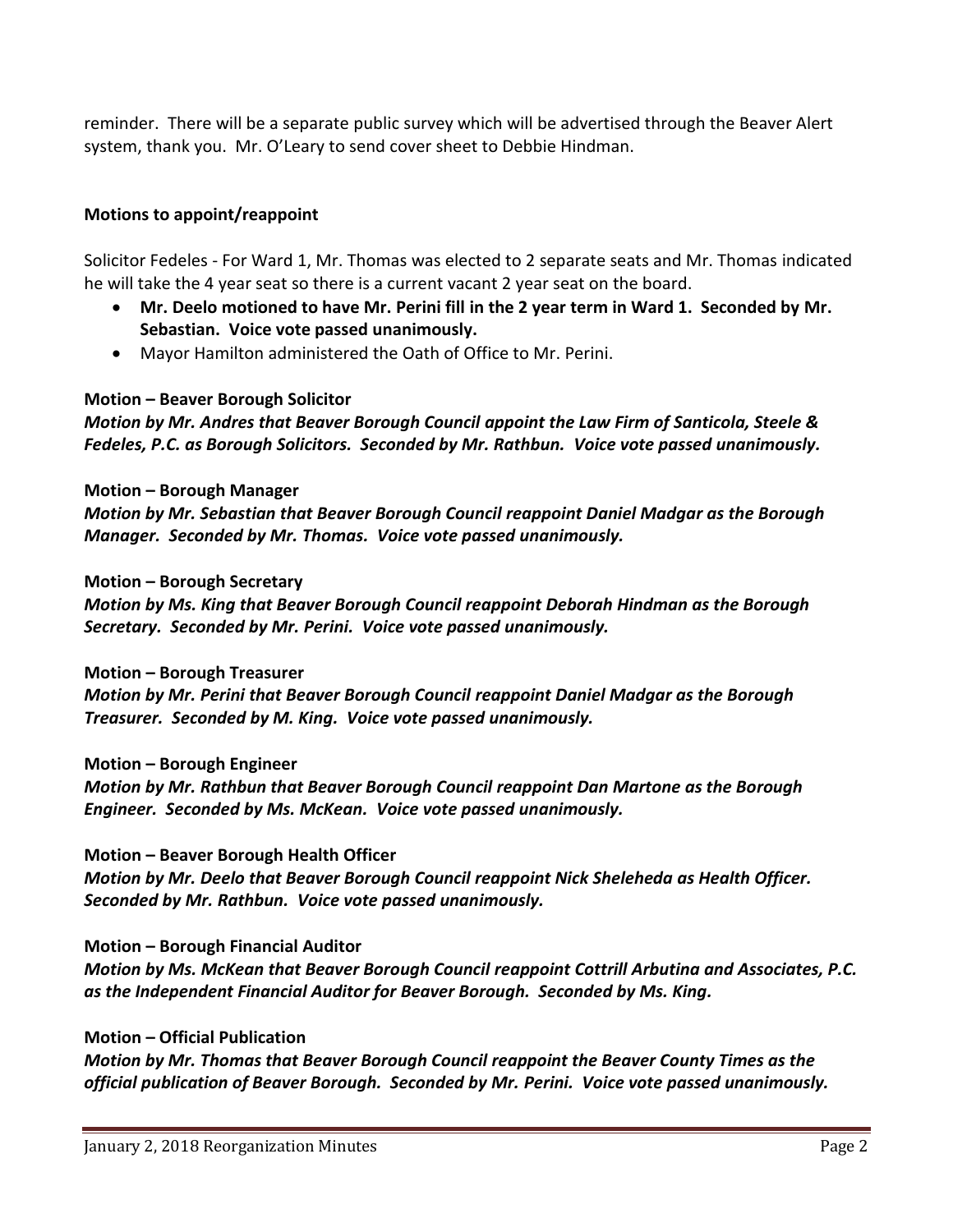**Motion – Delegate to Beaver County Regional Council of Governments** *Motion by Mr. Perini that Beaver Borough Council appoint Alexander Andres as the delegate to Beaver County Regional Council of Governments. Seconded by Mr. Rathbun. Voice vote passed unanimously.*

**Motion – Alternate Delegate to Beaver County Regional Council of Governments** *Motion by Ms. McKean that Beaver Borough Council appoint Mike Deelo as the alternate delegate to the Beaver County Regional Council of Governments. Seconded by Mr. Perini. Voice vote passed unanimously.* 

## **Motion – Earned Income Tax (EIT) voting delegate**

*Motion by Mr. Sebastian that Beaver Borough Council reappoint Alex Andres as the Beaver County Regional Council of Governments – EIT voting delegate. Seconded by Mr. Perini. Voice vote passed unanimously.*

# **Motion – Earned Income Tax & Per Capita Tax Collector**

*Motion by Ms. King that Beaver Borough Council reappoint Berkheimer as the Earned Income and Per Capita Tax Collector. Seconded by Mr. Perini. Voice vote passed unanimously.*

#### **Motion – Real Estate Transfer Tax**

*Motion by Mr. Perini that Beaver Borough Council reappoint Beaver County Recorder of Deeds for Real Estate Transfer Tax. Seconded by Mr. Rathbun. Voice vote passed unanimously.*

#### **Motion – Official Depository**

*Motion by Mr. Rathbun that Beaver Borough Council reappoint First National Bank as the official depository for Beaver Borough. Seconded by Ms. McKean. Voice vote passed unanimously.*

## **Motion – Building Code Enforcement**

*Motion by Mr. Deelo that Beaver Borough Council reappoint Middle Department Inspection Agency (MDIA) and their representative as Building Code Enforcement Officer. Seconded by Mr. .Perini. Voice vote passed unanimously***.**

#### **Motion – Zoning Officer**

*Motion by Ms. McKean that Beaver Borough Council reappoint Dan Martone as the Zoning Officer for Beaver Borough. Seconded by Ms. King. Voice vote passed unanimously.*

#### **New Business**

**Motion – Municipal Authority members**

*Motion by Mr. Thomas that Beaver Borough Council approve the following Municipal Authority Board members: Appoint Andy Kullen, replacing Jeff Heasley's term, through January 2019 and reappoint Adam Rathbun for a five year term ending January 2023. Seconded by Mr. Sebastian. Voice vote passed unanimously. Mr. Rathbun abstained from vote.*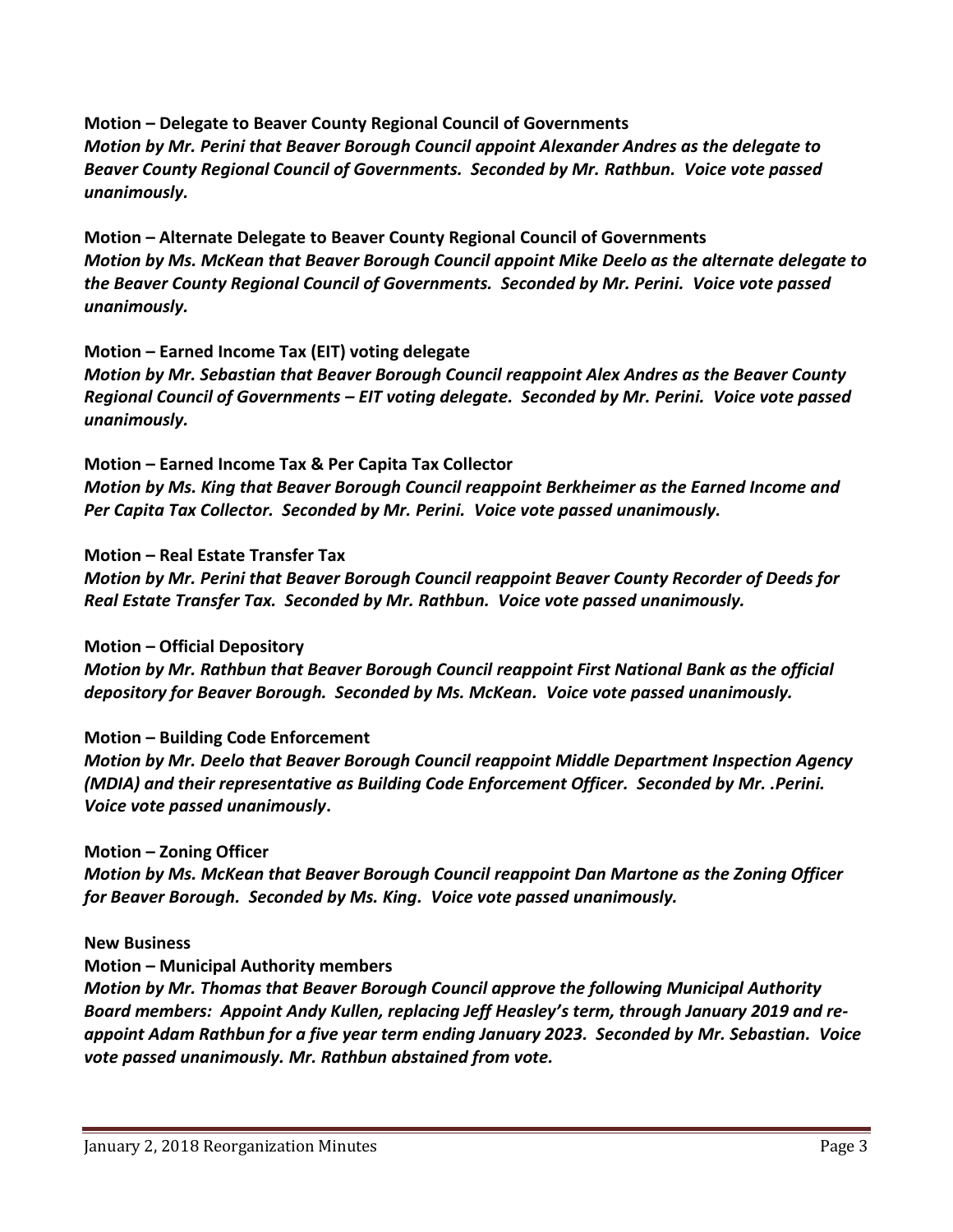#### **Motion – Increase pay for part-time police**

## *Motion by Mr. Sebastian that Beaver Borough Council approve a pay increase for all part-time police officers from \$17.25 to \$17.50 per hour. Seconded by Mr. Perini. Voice vote passed unanimously.*

### **Motion – Authorize individuals to sign checks for the Borough including all funds**

*Motion by Mr. Andres that Beaver Borough Council approve the following individuals to sign checks for the Borough on all of its various funds: Michael Deelo, Margaret McKean, Dan Madgar and Sean Snowden. Seconded by Mr. Perini.*

*After Council discussion, Mr. Andres rescinded motion*

*Motion by Mr. Deelo that Beaver Borough Council approve the following individuals to sign checks for the Borough on all of its various funds: Michael Deelo, Margaret McKean, Dan Madgar and Sean Snowden and Alex Andres. Seconded by Mr. Perini. Voice vote passed unanimously.* 

#### **Motion – 2018 Fee Schedule**

*Motion by Ms. King that Beaver Borough Council approve and adopt the attached Beaver Borough Fee Schedule for 2018. Seconded by Mr. Perini. Voice vote passed unanimously.*

**Motion – Advertise to rescind Time, Day and Place of Regular Meetings in Ordinance #621** *Motion by Mr. Rathbun that Beaver Borough Council authorize the Solicitor to prepare an ordinance to rescind Ordinance #621 in Chapter 1 Section 1-111 of the Code of Ordinances regarding Time, Day and Place of Regular Meetings. Seconded by Ms. King. Voice vote passed unanimously.*

#### **Motion – Advertise Work Sessions**

*Motion by Mr. Deelo that Beaver Borough Council authorize the Solicitor to advertise the fourth Tuesday of every month at 7:00PM as Council Work Session. Seconded by Mr. Andres. Roll call vote: Mr. Thomas – No, Ms. McKean – No, Mr. Andres – Yes, Ms. King – Yes, Mr. Sebastian – Yes, Mr. Perini – Yes, Mr. Rathbun – Yes, Mr. Snowden – Yes, Mr. Deelo – No. Motion passed on the indicated roll call vote, 6-3.*

*Motion by Mr. Deelo to allow motions to be voted on at Work Sessions. Seconded by Mr. Sebastian. Roll call vote: Mr. Thomas – No, Ms. McKean – No, Mr. Andres – No, Ms. King – No, Mr. Sebastian – Yes, Mr. Perini – No, Mr. Rathbun – No, Mr. Snowden – No, Mr. Deelo – Yes. Motion failed on indicated roll call vote, 2-7.*

## **Motion – Hire for taking minutes**

*Motion by Mr. Andres that Beaver Borough Council hire Kim Leslie to take minutes at the Regular Council and Working monthly meetings at a rate of \$150 per meeting effective January 2, 2018. Seconded by Mr. Perini. Roll call vote: Mr. Thomas – Yes, Ms. McKean – No, Mr. Andres – Yes, Ms. King – Yes, Mr. Sebastian – Yes, Mr. Perini – Yes, Mr. Rathbun – Yes, Mr. Snowden – Yes, Mr. Deelo – Yes. Motion passed on the indicated roll call vote, 8-1.*